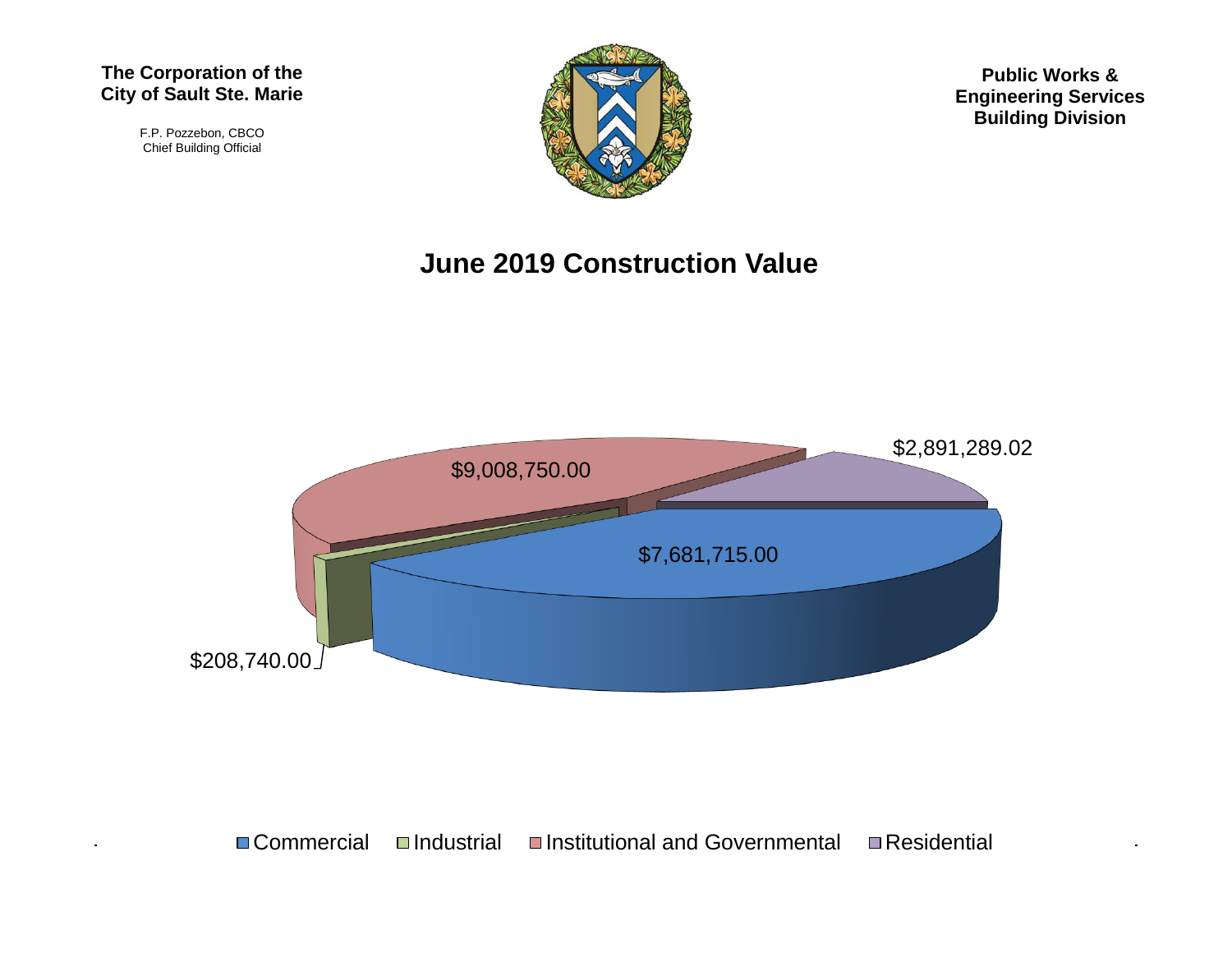

**Public Works and Engineering Services Building Division**

**Tel: (705) 759-5410Fax: (705) 541-7165**

# **BUILDING PERMITS SUMMARY 2019/06/01 to 2019/06/30**

|                                                         |                                  | <b>New Construction</b>  |                      |                                  | <b>Alterations and Additions</b> |                      | <b>Total</b>                     |                          |                      |
|---------------------------------------------------------|----------------------------------|--------------------------|----------------------|----------------------------------|----------------------------------|----------------------|----------------------------------|--------------------------|----------------------|
| <b>Building Type</b>                                    | <b>Num</b><br>of<br><b>Units</b> | Num of<br><b>Permits</b> | <b>Value of Work</b> | <b>Num</b><br>of<br><b>Units</b> | Num of<br><b>Permits</b>         | <b>Value of Work</b> | <b>Num</b><br>of<br><b>Units</b> | Num of<br><b>Permits</b> | <b>Value of Work</b> |
| <b>Commercial</b>                                       |                                  |                          |                      |                                  |                                  |                      |                                  |                          |                      |
| Motor vehicle show<br>room (new and used)               | $\pmb{0}$                        | $\mathbf{1}$             | \$6,000,000.00       | $\pmb{0}$                        | $\mathbf{1}$                     | \$20,000.00          | $\mathbf 0$                      | $\overline{2}$           | \$6,020,000.00       |
| Office building                                         | $\pmb{0}$                        | $\mathbf 0$              | \$0.00               | 0                                | 6                                | \$1,501,028.00       | 0                                | 6                        | \$1,501,028.00       |
| Restaurant                                              | $\pmb{0}$                        | $\pmb{0}$                | \$0.00               | 0                                | $\overline{c}$                   | \$6,500.00           | 0                                | $\overline{2}$           | \$6,500.00           |
| Retail and wholesale<br>outlets                         | $\mathbf 0$                      | $\mathbf 0$              | \$0.00               | $\mathbf 0$                      | 6                                | \$152,000.00         | $\mathbf 0$                      | 6                        | \$152,000.00         |
| Retail complex                                          | 0                                | $\mathbf 0$              | \$0.00               | $\mathbf 0$                      | 1                                | \$2,187.00           | 0                                | $\mathbf 1$              | \$2,187.00           |
| Total:                                                  | $\pmb{0}$                        | 1                        | \$6,000,000.00       | $\mathbf 0$                      | 16                               | \$1,681,715.00       | 0                                | 17                       | \$7,681,715.00       |
| <b>Industrial</b>                                       |                                  |                          |                      |                                  |                                  |                      |                                  |                          |                      |
| Maintenance building                                    | $\mathbf 0$                      | $\mathbf 0$              | \$0.00               | $\mathbf 0$                      | 1                                | \$158,740.00         | $\mathbf 0$                      | $\mathbf{1}$             | \$158,740.00         |
| Storage building                                        | $\pmb{0}$                        | $\pmb{0}$                | \$0.00               | $\pmb{0}$                        | 1                                | \$50,000.00          | 0                                | $\mathbf{1}$             | \$50,000.00          |
| Total:                                                  | $\mathbf 0$                      | $\mathbf 0$              | \$0.00               | $\mathbf 0$                      | $\overline{\mathbf{2}}$          | \$208,740.00         | 0                                | $\overline{\mathbf{2}}$  | \$208,740.00         |
| <b>Institutional and Governmental</b>                   |                                  |                          |                      |                                  |                                  |                      |                                  |                          |                      |
| Elementary school,<br>kindergarten                      | $\pmb{0}$                        | $\pmb{0}$                | \$0.00               | $\pmb{0}$                        | 5                                | \$6,115,050.00       | $\mathbf 0$                      | 5                        | \$6,115,050.00       |
| Post-secondary<br>institution                           | $\pmb{0}$                        | $\pmb{0}$                | \$0.00               | 0                                | $\mathbf 1$                      | \$700,000.00         | $\pmb{0}$                        | $\mathbf{1}$             | \$700,000.00         |
| Religious building                                      | $\pmb{0}$                        | $\pmb{0}$                | \$0.00               | 0                                | 1                                | \$1,500,000.00       | 0                                | $\mathbf{1}$             | \$1,500,000.00       |
| Secondary school,<br>high school, junior<br>high school | $\mathbf 0$                      | $\mathbf 0$              | \$0.00               | $\mathbf 0$                      | $\mathbf 1$                      | \$693,700.00         | 0                                | $\mathbf{1}$             | \$693,700.00         |
| <b>Total:</b>                                           | $\mathbf 0$                      | $\mathbf 0$              | \$0.00               | $\mathbf 0$                      | 8                                | \$9,008,750.00       | 0                                | 8                        | \$9,008,750.00       |
| <b>Residential</b>                                      |                                  |                          |                      |                                  |                                  |                      |                                  |                          |                      |
| Apartment                                               | $\pmb{0}$                        | $\pmb{0}$                | \$0.00               | $\pmb{0}$                        | $\overline{7}$                   | \$188,250.00         | 0                                | $\overline{7}$           | \$188,250.00         |
| Row House                                               | $\mathbf 0$                      | $\mathbf 0$              | \$0.00               | $\mathbf 0$                      | $\overline{2}$                   | \$3,745.00           | 0                                | $\overline{2}$           | \$3,745.00           |
|                                                         |                                  |                          |                      |                                  |                                  |                      |                                  |                          |                      |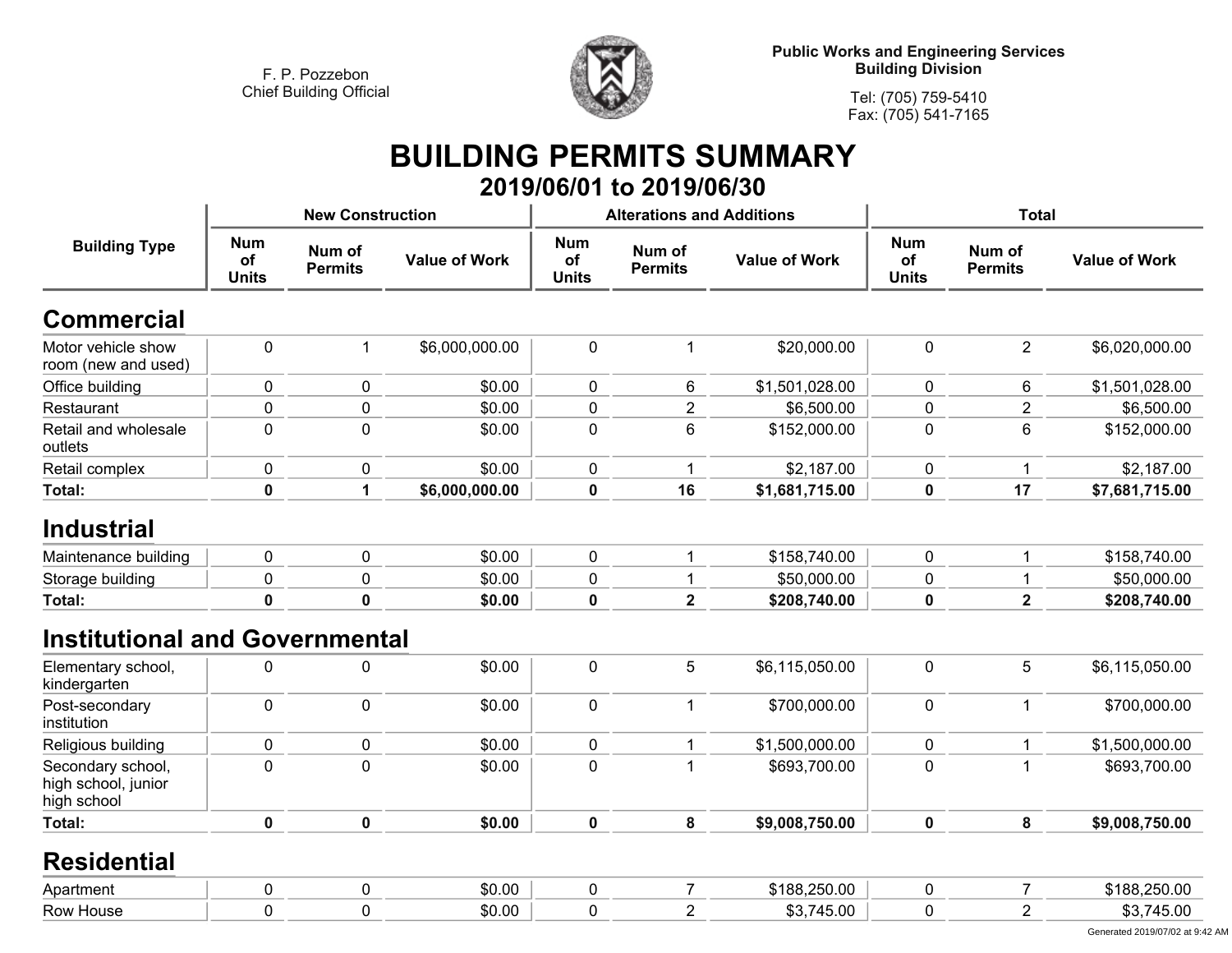| Semi-Detached or<br>Double (side by side),<br>single-att |  | \$0.00         |     | \$14,800.00     |     | \$14,800.00     |
|----------------------------------------------------------|--|----------------|-----|-----------------|-----|-----------------|
| Single House                                             |  | \$1,285,000.00 | 180 | \$1,399,494.02  | 182 | \$2,684,494.02  |
| Total:                                                   |  | \$1,285,000.00 | 194 | \$1,606,289.02  | 196 | \$2,891,289.02  |
| <b>Grand Total:</b>                                      |  | \$7,285,000.00 | 220 | \$12,505,494.02 | 223 | \$19,790,494.02 |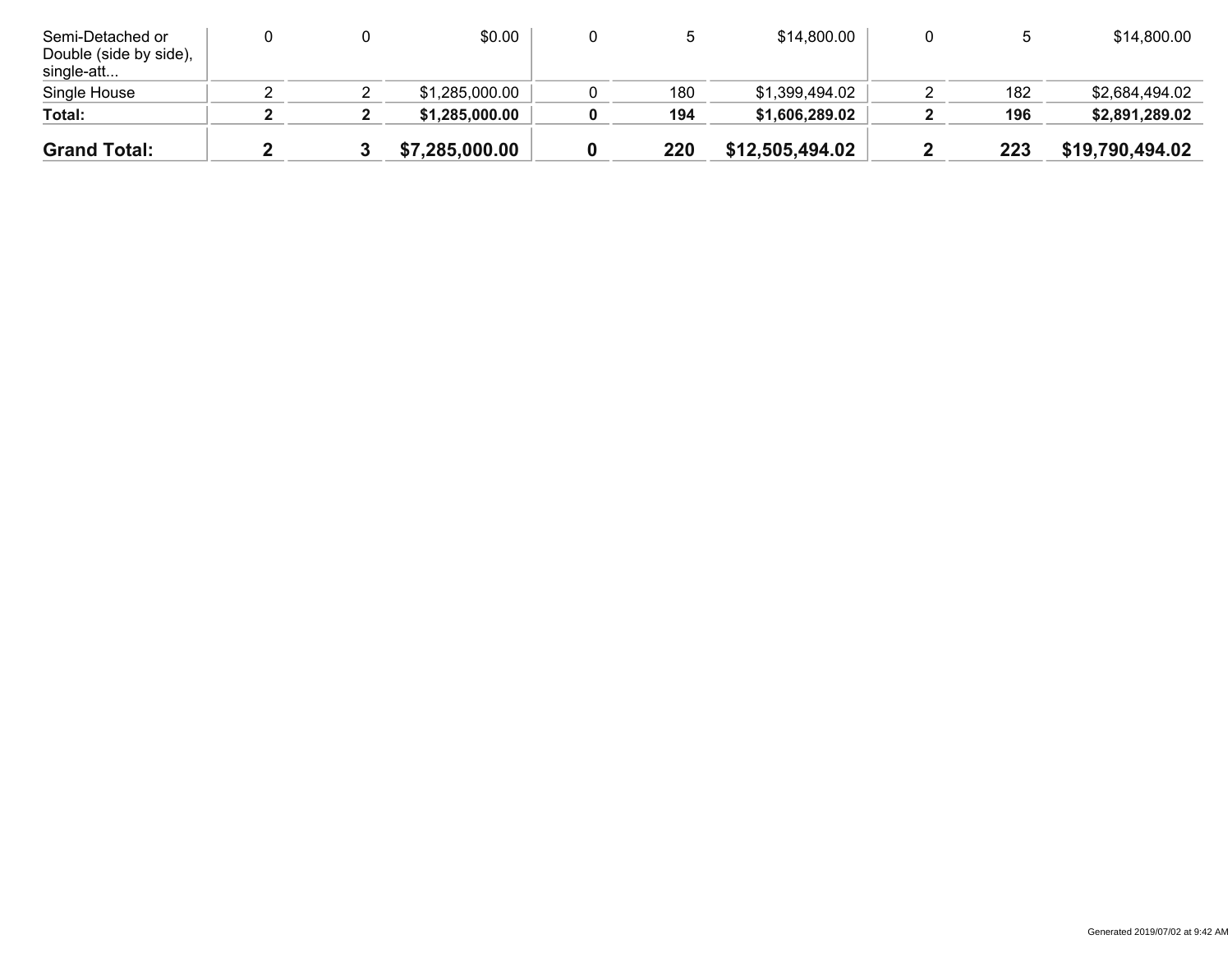

**Public Works and Engineering Services Building Division**

**Tel: (705) 759-5410Fax: (705) 541-7165**

# **DEMOLITION PERMITS SUMMARY 2019/06/01 to 2019/06/30**

| <b>Building Type</b>                  | <b>New Construction</b> |                          |                  |                        | <b>Alterations and Additions</b> |                      | <b>Total</b>           |                          |                      |
|---------------------------------------|-------------------------|--------------------------|------------------|------------------------|----------------------------------|----------------------|------------------------|--------------------------|----------------------|
|                                       | Num of<br><b>Units</b>  | Num of<br><b>Permits</b> | Value of<br>Work | Num of<br><b>Units</b> | Num of<br><b>Permits</b>         | <b>Value of Work</b> | Num of<br><b>Units</b> | Num of<br><b>Permits</b> | <b>Value of Work</b> |
| <b>Institutional and Governmental</b> |                         |                          |                  |                        |                                  |                      |                        |                          |                      |
| Elementary school,<br>kindergarten    | 0                       | 0                        | \$0.00           | 0                      |                                  | \$70,000.00          | 0                      |                          | \$70,000.00          |
| Total:                                | 0                       | 0                        | \$0.00           | 0                      |                                  | \$70,000.00          | $\mathbf 0$            |                          | \$70,000.00          |
| <b>Residential</b>                    |                         |                          |                  |                        |                                  |                      |                        |                          |                      |
| Single House                          | 0                       | 0                        | \$0.00           | 0                      |                                  | \$4,750.00           | 0                      |                          | \$4,750.00           |
| Total:                                | 0                       | 0                        | \$0.00           | 0                      |                                  | \$4,750.00           | 0                      |                          | \$4,750.00           |
| <b>Grand Total:</b>                   | 0                       | 0                        | \$0.00           | 0                      | 8                                | \$74,750.00          | $\boldsymbol{0}$       | 8                        | \$74,750.00          |